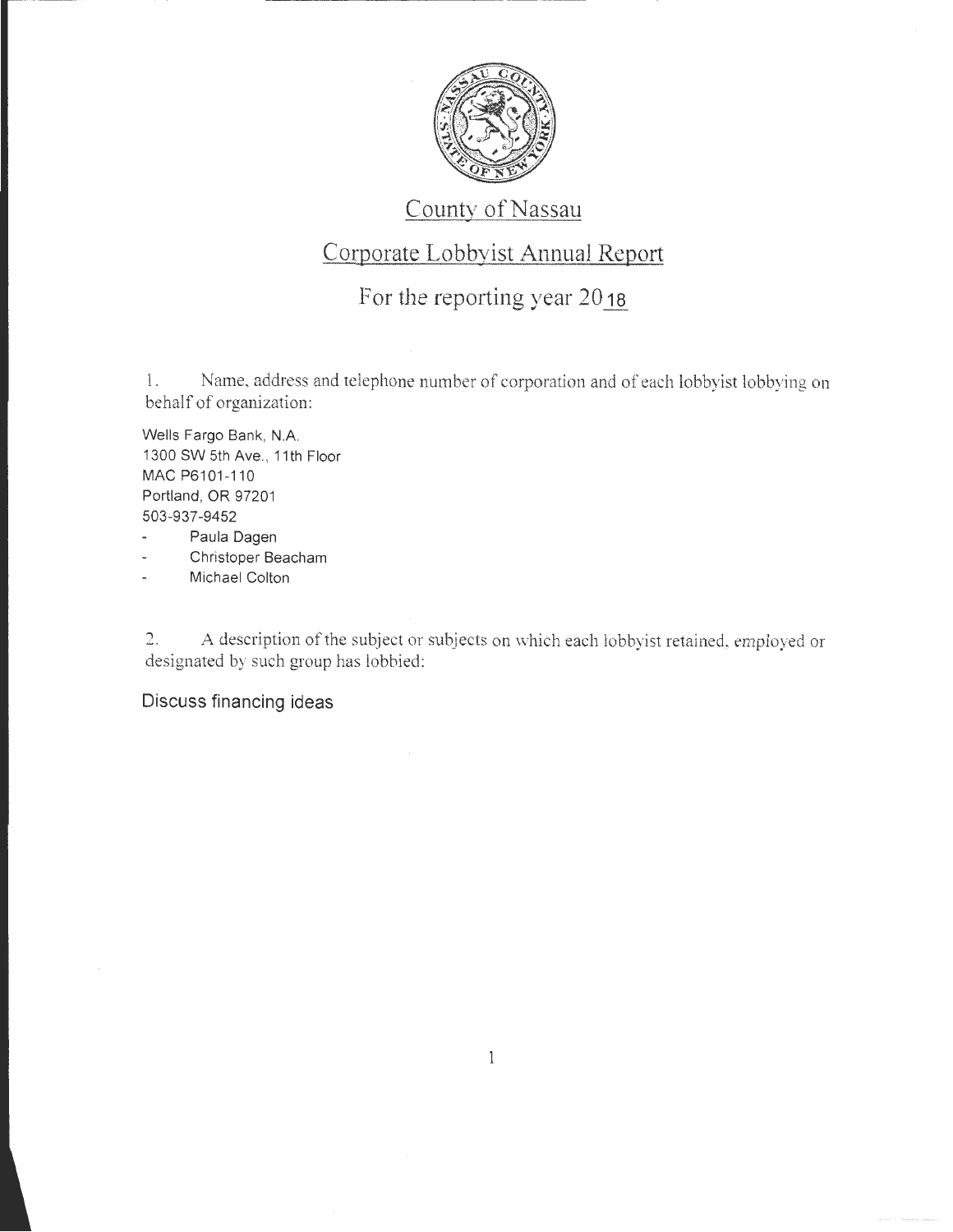3. Names of the persons and agencies before which such lobbyist has lobbied:

### **Office of Management and Budget**

4. List below amounts for any compensation paid or owed to the employees and/or outside lobbyist during the prior year for the purposes of lobbying. Such amounts shall be detailed as to amount, to whom paid and for what purpose.

| Amount                      | Details                                                                      |
|-----------------------------|------------------------------------------------------------------------------|
| \$1,922                     | Pro-rated compensation paid to Paula Dagen for lobbying during the period    |
| \$3,461                     | Pro-rated compensation paid to Michael Colton for lobbying during the period |
|                             |                                                                              |
|                             |                                                                              |
| .<br>Na shugabat is ma mare |                                                                              |
|                             |                                                                              |
|                             |                                                                              |
|                             |                                                                              |
|                             |                                                                              |
|                             |                                                                              |
|                             |                                                                              |
|                             |                                                                              |
|                             |                                                                              |
|                             |                                                                              |
|                             |                                                                              |
|                             |                                                                              |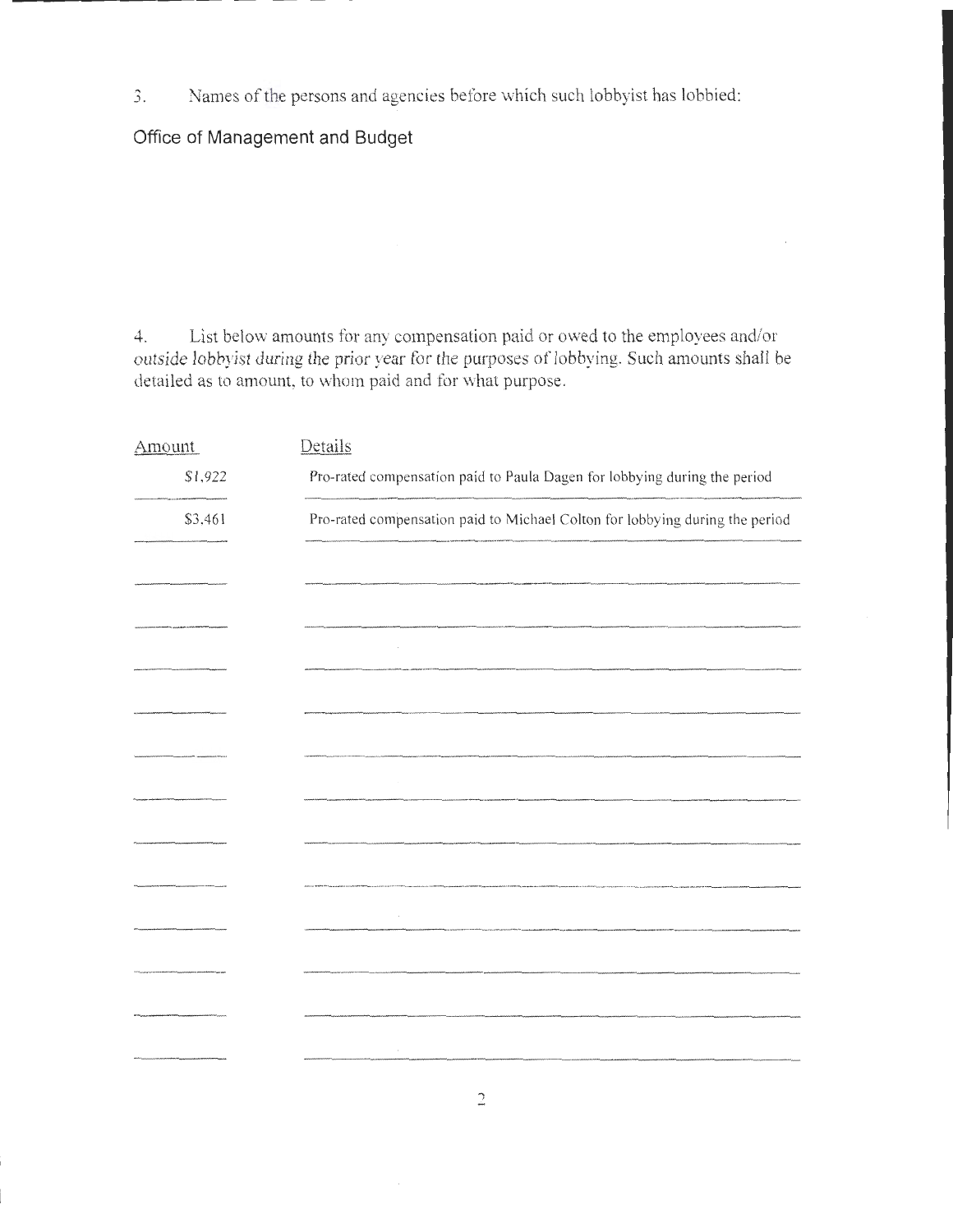5. List below the cumulative total amounts earned by such employees and/or lobbyists as a result of lobbying throughout the year:

\$5,383

6. List below the expenses incurred or expensed by lobbyist for the purpose of lobbying:

| Amount | Details                                                                                                                                                                                                                           |
|--------|-----------------------------------------------------------------------------------------------------------------------------------------------------------------------------------------------------------------------------------|
| \$480  | Pro-rated compensation paid to staff for lobbying support, Andrew Levenson                                                                                                                                                        |
|        |                                                                                                                                                                                                                                   |
|        | .<br>Angeles solde – et de modeladode de toletado es dodas é ou selhabade que artime es mercado écrivalmente a pleder dos antidados das                                                                                           |
|        | $\sim$                                                                                                                                                                                                                            |
|        |                                                                                                                                                                                                                                   |
|        |                                                                                                                                                                                                                                   |
|        |                                                                                                                                                                                                                                   |
|        | .<br>And at the activity the special country of the State of Company of Company and Company of the company of the second company of the State of Company of the State of Company of Company of Company of Company of Company of C |
|        |                                                                                                                                                                                                                                   |
|        |                                                                                                                                                                                                                                   |
|        |                                                                                                                                                                                                                                   |
|        |                                                                                                                                                                                                                                   |
|        |                                                                                                                                                                                                                                   |
|        |                                                                                                                                                                                                                                   |
|        |                                                                                                                                                                                                                                   |

7. List below the cumulative total amounts expended for lobbying throughout the year: \$480